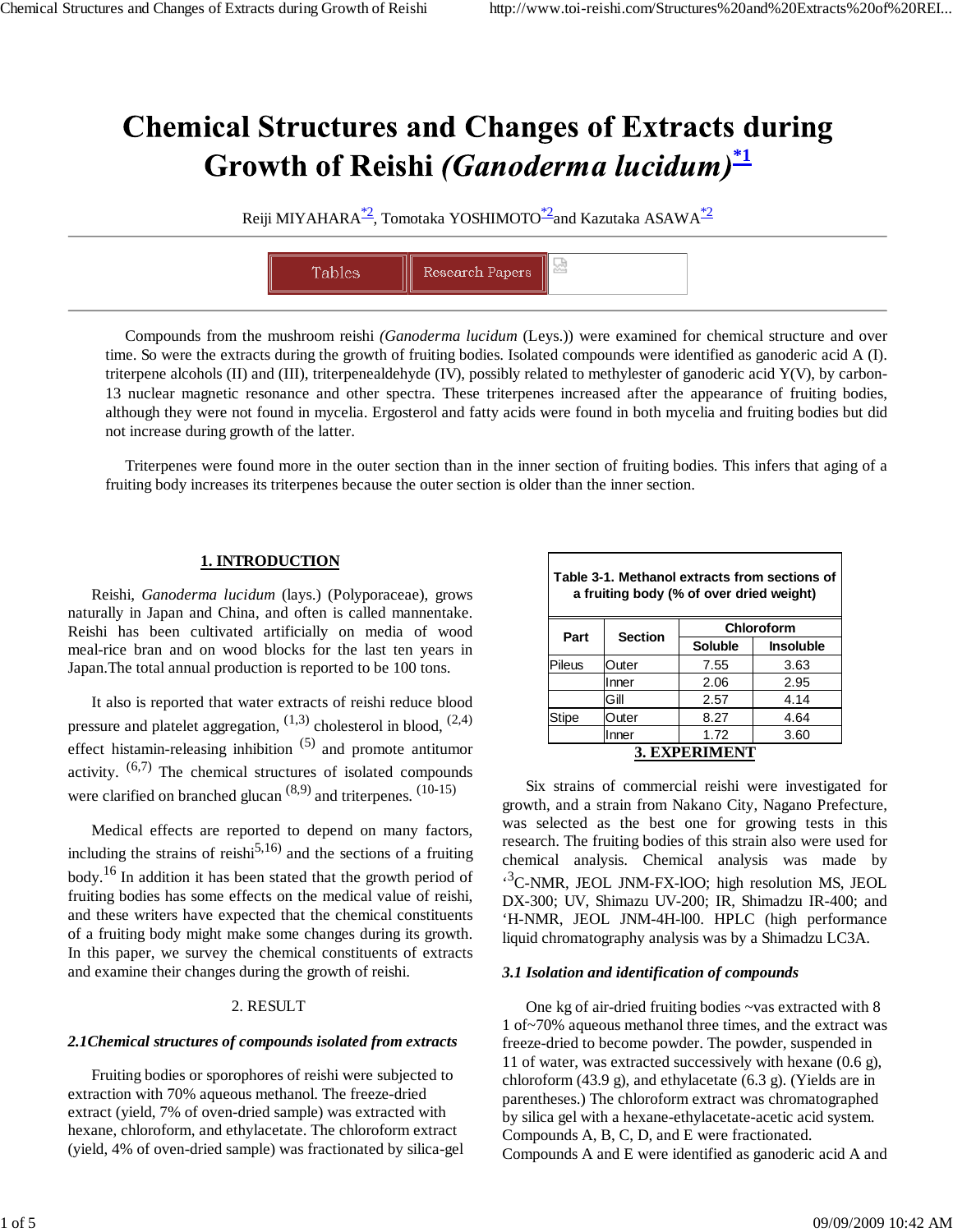chromatography. Five compounds, A-E, were isolated.

Compound A was identified as ganoderic acid A (I)*,* which had been isolated from this species  $10,14,15$  before, by comparison of carbon-l3 nuclear magnetic resonance  $($ <sup>13</sup>C-NMR) (Table 1) and mass spectra (MS) with those of an authentic sample.<sup>t0~</sup> Compound B had a <sup>13</sup>C-NMR pattern similar to that of methylester of ganoderic acid Y (V), which also had been isolated previously from reishi<sup>11)</sup> (Table 1), and included a 26-alcohol structure (69.0 ppm) instead of the 26-acid structure (168.8 ppm) of (V). The structure was inferred to be 3p-hydroxy-Stx-lanost-7, 9-dien-26-ol (II), supported by high-MS, MS, ultraviolet and visible spectra. (UV), infra red spectra (IR), and proton nuclear magnetic resonance spectra  $(^1H\text{-NMR})$  of the original compound and its acetate (Fig.l).  $13$ C-NMR of Compound C resembled that of Compound B. There was a 3-keto structure (216.8 ppm) in Compound C instead of the 3-alcohol structure (78.9 ppm) in Compound B. High-MS, MS, IR, and 'H-NMR supported this structure (III). Reduction of Compound C with NaBH4 gave Compound

B. Oxidation of Compound C with Mn02 gave Compound D (IV) by High-MS, IR, and UV. Compound D also was found in the chloroform extract.

Twenty triterpenes already have been isolated from reishi. All were acids except for two  $C_{27}$  ketones.  $C_{30}$  ketones and  $C_{30}$ aldehyde were isolated for the first time. Residual Compound E was identified as ergosterol by UV, IR, and MS, but had been isolated previously from reishi.<sup>5)</sup>

#### *2.2 Changes of extracts during growth of fruiting bodies*



Fig. 1. Triterpenes from a fruiting body.

To obtain more information on chemical constituents, extracts from growing fruiting bodies were compared with those ergosterol, respectively, as shown in the preceding section. Compound B: White crystals, mp l86-I8TC, High MS; Calculated for C30H48O2: 440.3828, observed: 440.3662. MS *m/z*: 440 (M<sup>+</sup>), 425 (M<sup>+</sup>-CH<sub>3</sub>), 422 (M<sup>+</sup>-H<sub>2</sub>O), and 407  $(M^+$ -CH<sub>3</sub>-H<sub>2</sub>O). Uv? <sup>MeOH</sup><sub>max</sub> mm (log ?): 236 (4.12), 243 (4.17), and 252 (4.01). IR?  $^{KBr}$ <sub>max</sub> cm<sup>-1</sup> 3370, 2930, 1450, 1375, 1040, and 990. <sup>1</sup>H-NMR (in CDCI<sub>3</sub>) ?: 0.58 (5, 6H), 0.85 (S, 12H), 0.98 (S, 6H), 1.02 (S, 6H), 1.69 (S, 6H), 4.01 (S, 4H), and 5.40 **(**m**,** 6H).

Acetate of Compound B: MS  $m/z$ : 524 (M<sup>+</sup>), 464 (M<sup>+</sup>-AcOH), 449 (M<sup>+</sup>-AcOH-CH<sub>3</sub>), 408 (M<sup>+</sup>-2 AcOH) and 393 (M<sup>+</sup>-2 AcOH-CH<sub>3</sub>). IR<sub>v</sub> <sup>KBr</sup><sub>max</sub>cm<sup>-1</sup>: 2960, 1740, 1495, 1375, 1260, 1040, and 990. <sup>1</sup>H-NMR (in CDCI<sub>3</sub>) ?: 0.57 (S. 6H), 0.88 (S, 12H), 1.02 (S, 6H), 1.67 (S, 6H), 2.02 (S, 12H), 4.48 (S, 4H), and 5.40 **(**m, 6H).

Compound C: mp. 94-95ºC, High-MS; Calculated for C<sub>30</sub>H<sub>46</sub>0<sub>2</sub>: 438.368, observed: 438.347. MS  $m/z$ : 438 (M<sup>+</sup>), 420 (M<sup>+</sup>-H<sub>2</sub>O) and 405 (M<sup>+</sup>-CH<sub>3</sub>-H<sub>2</sub>O). IR<sub>?</sub>  $^{KBr}$ <sub>max</sub> cm<sup>-1</sup>: 3400, 2940, 1710, 1450, 1375, and 1110. <sup>1</sup>H-NMR (in CDCJ3) ?: 0.59 (S, 6H), 0.89 (S. 6H), 1.09 (S, 6H), 1.13 (S, 6H), 1.20 (S, 6H), 1.65 (S, 6H), 3.97 (S, 4H), and 5.40 (M, 6H).

Compound D: mp. 143ºC, High-MS; Calculated for C<sub>30</sub>H<sub>44</sub>0<sub>2</sub>: 436.352, observed: 436.334. MS  $m/z$ : 436 (M<sup>+</sup>) and 421 (M<sup>+</sup>-CH<sub>3</sub>). IR<sub>v</sub> KBr<sub>max</sub> 2970, 1710, 1680, 1450, 1375, 1110, and 1000.Uv?<sup>hexane</sup>max nm (log ?): 227 (4.15), 234 (4.22), 2.41 (4.19), and 2.51 (3.96).

Reduction of Compound C to Compound B by NaBH4: Five mg of Compound C was dissolved in dioxane (1 ml) and NaBH4 (29 rng in 70% aqueous EtOH, 1 ml) was added in a dioxane solution and kept for 1 hr at room temperature. Compound B was obtained after the decomposition of NaBH4 with acetic acid.

Oxidation of Compound C to Compound D by activated MnO2: MnSO4 (1.2 g) was dissolved in 40% aqueous NaOH (15 ml). This solution was added slowly to a hot-water solution of KMnO4 (60 ml: 9.6 g). The resulting precipitate, Mn0<sub>2</sub> was filtrated off, washed with water, dried at l2OC, and powdered. Forty-five mg of Compound C was dissolved in CH2C12 (11.5 ml), added the above-mentioned activated  $Mn0<sub>2</sub>$  (46.0 mg), and vibrated for 1 hr at room temperature. This mixture was filtered, and the filtrate was evaporated to yield Compound D.

# *3.2Extracts from a fruiting body grown in an experimental chamber*

Reishi was incubated in a sterilized medium, a *5* **X** 10 cm bottle having wood meal-rice bran (3: 1, v/v*),* at 25ºC for 2 or 5weeks. When the mycelia prevailed in the medium,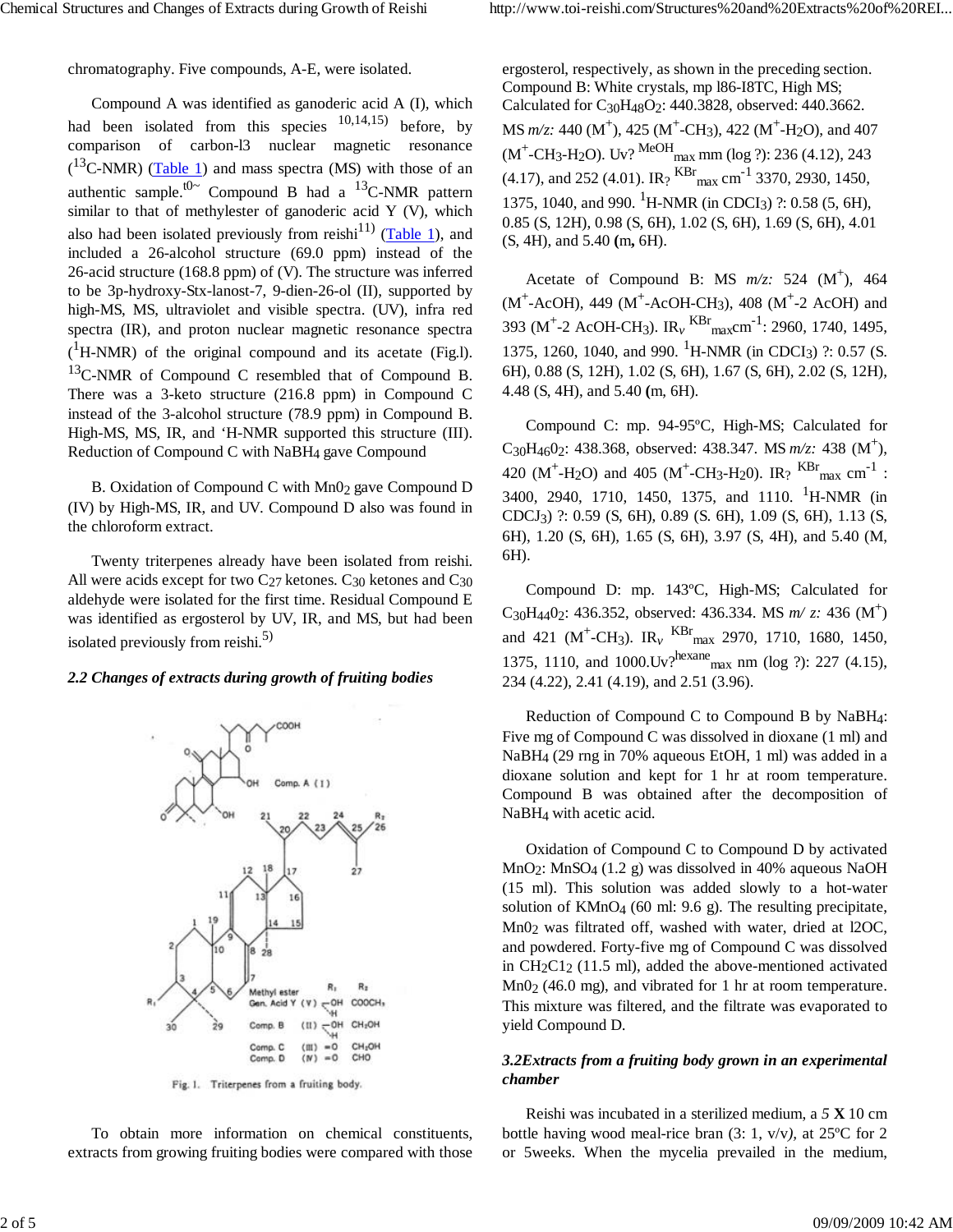five days, and amounts decreased with time. On the contrary, triterpenes increased after fruiting body appearance. Results are shown in Fig. 2-2. No triterpenes were found in "V.M.", "M.A." and "M.M.". Thus triterpenes are very characteristic of fruiting bodies.

It has not been determined whether the increase of triterpenes depends on the increasing metabolism of old sections or on the accelerated metabolism of newly formed sections in a fruiting body, because the fruiting bodies analyzed contained both new and old sections as shown in Fig. 2-3. This is discussed in a later section.



----O---: Compound C, Compound B. C: Ganoderic acid A in vegetative mycelium.

*Amounts of extracts in sections of a fruiting body*

vegetative mycelia ("V.M.") were collected from mycelia sticking on the inside wall of the bottle. Then the bottle was placed in a chamber at 27C. Thereafter, three samples were taken every five days, as follows: "M.A." was sampled from mycelia extending into the air over the medium. "M.M." was sampled from mycelia growing between the wall of the bottle and the medium because it was impossible for mycelia to be taken from the wood meal-rice bran medium. A fruiting body was taken from the surface of the medium in a bottle. Four samples were taken successively from separately incubated media.

Samples of fruiting bodies for investigations over time were taken every five days as a cluster of mycelia was produced on the surface of the medium and grew to become yellow on the 5th day when a new white cluster of mycelia was produced on top of the old yellow cluster (Fig. 2-3).

Each sample was extracted independently with MeOH: CHC13: H2O (2: 1: 0.8, v/v/v*).* Each extract was freezedried, extracted with chloroform, and weighed.

Amounts of triterpenes, ergosterol, and free fatty-acids were measured by HPLC. Phenols were treated with Folin-Denis reagent.

The total fatty-acids were measured in methanolysis products of samples. That is, samples were hydrolysed by 1 N methanolic NaOH for 2 hrs at 90ºC. After neutralization, the chloroform-soluble part was obtained. Fifty gram of the dried chloroform-part, containing *?*-cholestan as an internal standard, was refluxed in 2.5% methanolic HCI (2 ml). The reaction mixture was fractionated by ethylacetate, and the ethylacetate layer was measured in methylester of fatty acids by gel-permeation chromatography.

# **3.3 Quantitative analysis of chemical constituents in sections of a fruiting body**

The stipe and pileus of a fruiting body were separated. The stipe was divided into inner and outer sections, and the pileus was divided into gill and outer sections. The weights of each sections were shown in Fig. 4. The division was based on color. That is, only a thin layer of the surface was more dark-red than most of the brown outer layer which was more light in color than the inner layer.

A fruiting body was extracted with 70% aqueous methanol. The extract was divided into a chloroform-soluble part and an insoluble part.

The amounts of chemical constituents were determined by the methods previously described.

*Acknowledgement:* We thank Mr. A. Nakazawa, Nagano City, Nagano Prefecture, for kindly supplying the vegetative mycelia and fruiting bodies.

## **REFERENCES**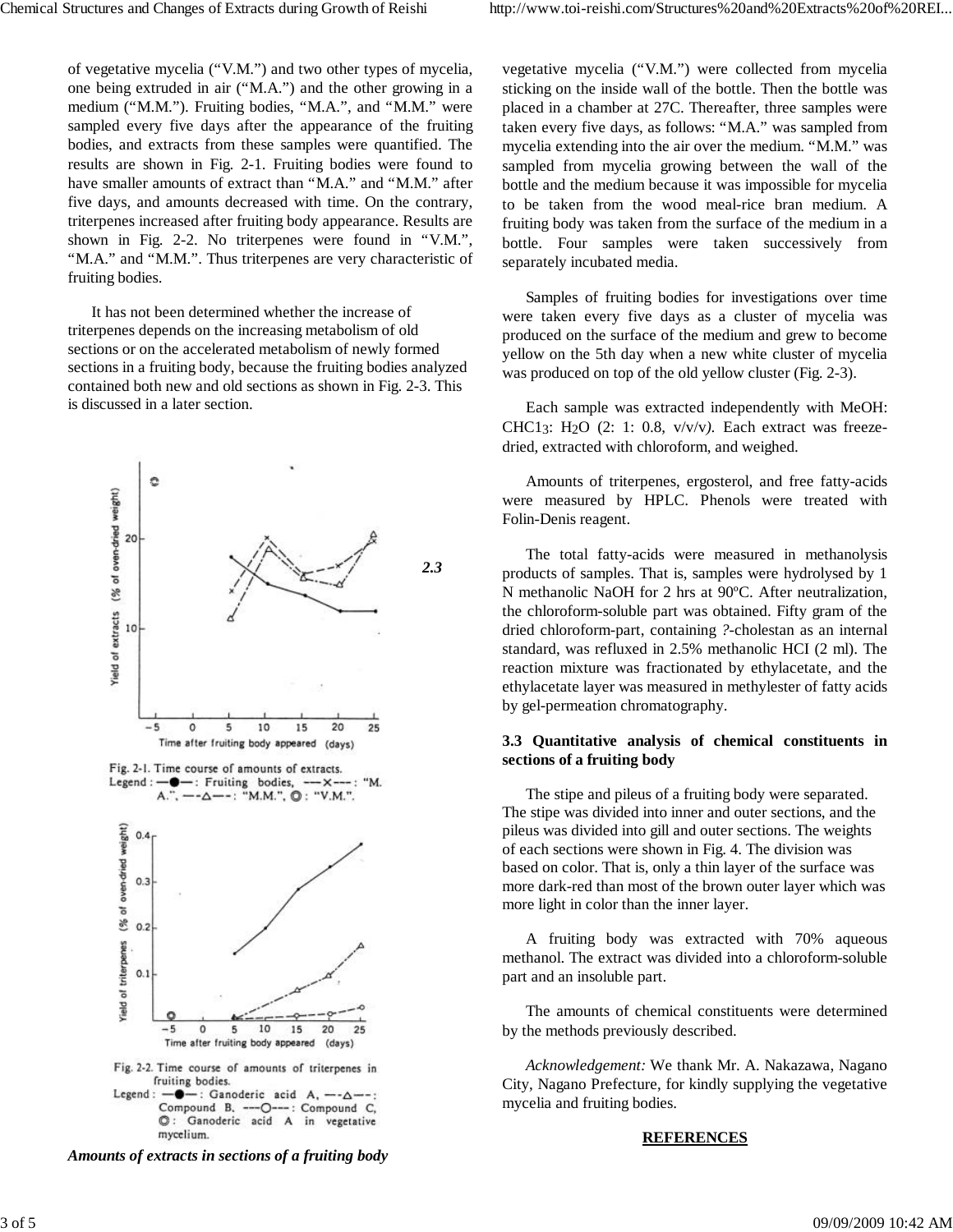Each section of a fruiting body has distinctive secondary metabolites. Both a stipe and a pileus were observed separately. in addition, we focused attention on the newly-produced mycelia of a fruiting body extended from the center of a stipe or between a gill and the upper side of a pileus, as shown in Fig. 3. Therefore, a stipe was divided into inner and outer sections, and a pileus was divided into a gill and inner and outer sections. This enabled us to obtain data for distinguishing extracts of newly produced mycelia from those of existing mycelia.

Amounts of 70% aqueous methanol extract (Table 3-1), triterpenes (Table 3-2), ergosterol, fatty acids, and phenols (Table 3-3) were measured. A gill was found to have less triterpenes and phenols but more fatty acids than other sections. A pileus had more ergosterol than a stipe. Further it is shown in Tables 3-1, 3-2, and 3-3 that old sections (outer parts) have more chloroform soluble substances, more triterpenes, and more phenols than new sections (inner parts), but all have similar amounts of ergosterol and fatty acids. These findings and the preceding discussion on increases of triterpenes during growth of a fruiting body. indicate some relationship between the age of a fruiting body and the content of triterpenes. That is. the content of triterpenes and phenols increased when a fruiting body was kept in a medium longer.



**Fig.3. Cross-sections and weight distributions of a pileus**

1)Kubo, M.; Matsuda, H.; Nogami, M.; Anchi, S.; Takahashi, T.: *Yakugaku Zasshi,* 103, 871-877 (1983).

- 2)Kanmatsuse, K.; Kajiwara, N.; Hayashi, K.; Shimogaichi, S.; Fukinbara, I.; Lshikawa, H.; Tarnura, T.: *ibid,* 105, 942-947 (1985).
- 3)Shimizu, A.; Yano, T.; Saito, Y.; Ishida, Y.: *Chem. Pharm. Bull.* 33, 3012-3013 (1985).
- 4)Kubo, M.; Matsuda, H.; Tanaka, M. Kimura, Y.; Tani, T.; Arichi, S.; Okuda, I.; Kirigaya, N.: *Kiso to Rinsho,* 13, 1367-1374 (1979).
- 5)Kohda, H.; Tokumoto. W.; Sakamoto, K.; Fujii, M. ; Hirai. Y. **;** Yamasaki, K. Komoda. Y.: Nakamura, H.; Ishihara, S.; Uchida. M.: *Chem: Pharm Bull.* 33, 1367-1374 (1985).
- 6)Mizuno, I.; Usui, T.; Tomoda, M.; Shinkai, K.; Shimizu, M.; Araka~va, M.; Tanaka, M.: *Bull. Fac Agric Shizuoka Univ,* 30, 41-50 (1980).
- 7)Mivazaki, T.; Nishiziina, M.: *Chem Pharm Bull,* 29. 3611-3616 (1981).
- 8)Miyazaki. T.: *Carbohydr Res,* 109, 290-294 (1982).
- 9)Mizuno, I.; Kato, N.; Totsuka, A.; Takenaka, K.: Shinkai, K.; Shimizu, M.: *Nippon Nogeikagaku Kaishi,* 58, 871-880 (1984).
- 10)Kubota, T.; Asaka, Y.; Miura, I.; Mori, H.: *Helv Chin: Acta,* 65, 611-619 (1982).
- 11)Toth, 5. 0.: Luu, B.; Beck, 5.-P.; Ourisson, *0: J Chem Res (M),* 299, 2722-2787 (S) (1983).
- 12)Nishitoba, T.; Sato, H.; Kasai, T.; Kawagishi, H.; Sakamura, S.: *Agric Biol Chem,* 48, 2905-2907 (1984).
- 13)Kikuchi, I.; Matsuda, 5; Kadota, S.; Murai, Y.: Ogita, Z.: *Chem Pharm Bull*, 33, 2624-2627 (1985).
- 14)Kikuchi, I.; Matsuda, S.; Murai, Y.; Ogita, Z.: ibid, 33, 2628-2631 (1985).
- 15)Komoda, Y.; Nakamura, H.; Ishihara, S.; Uchida, M.; Kohda, H.; Yamasaki, K.: *Chem Pharm Bull*, 33, 4829-4835 (1985). Arichi, S.; Tani, T.; Kubo, M.; Matsuda, H.; Yoshimuna, N.; Kinigaya, N.: *Kiso to Rinsho,* 13, 4239-4244 (1979)